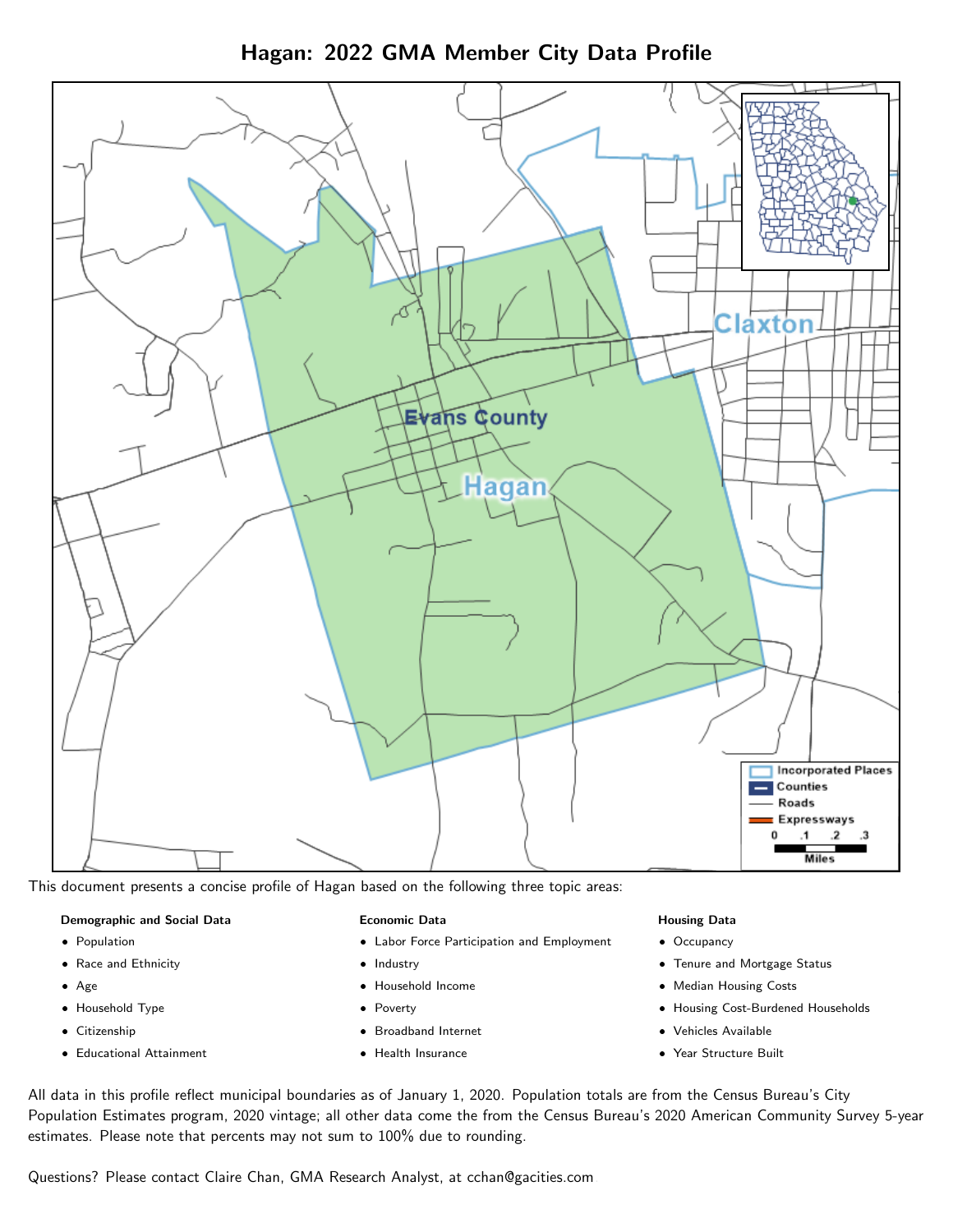# Hagan: Demographic and Social





# **Citizenship**



Source: American Community Survey, 2020 5-year estimates, table B05002 Source: American Community Survey, 2020 5-year estimates, table B15002

## Race and Ethnicity



Source: U.S. Census Bureau, City Population Estimates, 2020 vintage Source: American Community Survey, 2020 5-year estimates, table B03002

# Household Type



Source: American Community Survey, 2020 5-year estimates, table B01001 Source: American Community Survey, 2020 5-year estimates, table B11001

## Educational Attainment



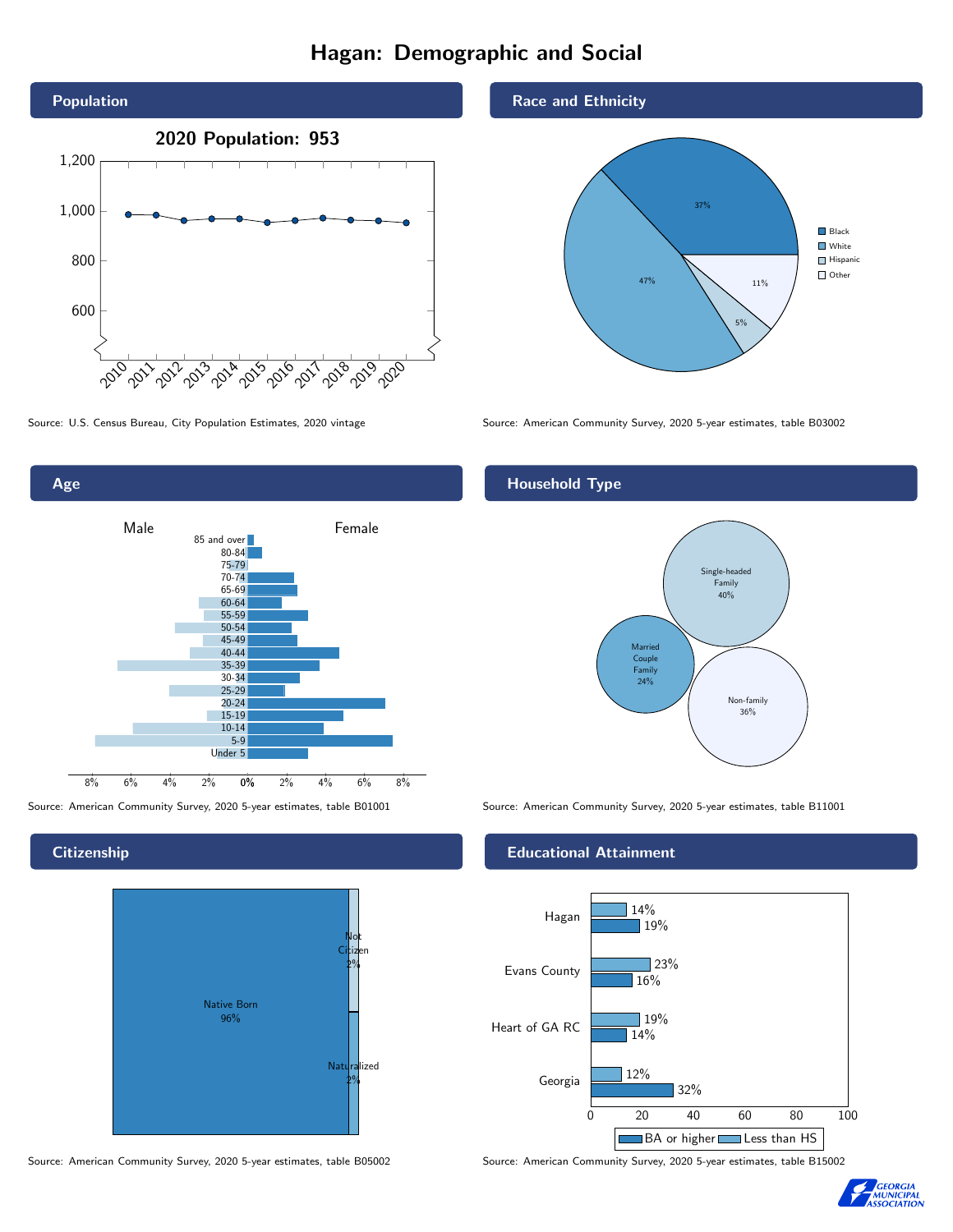# Hagan: Economic



Source: American Community Survey, 2020 5-year estimates, table B23001 Note: Unemployment rate is based upon the civilian labor force.

## Industry

| Agriculture, forestry, fishing and hunting, and mining      | 2%    |
|-------------------------------------------------------------|-------|
| Construction                                                | 6%    |
| Manufacturing                                               | 15%   |
| <b>Wholesale Trade</b>                                      | $0\%$ |
| Retail Trade                                                | 7%    |
| Transportation and warehousing, and utilities               | $1\%$ |
| Information                                                 | $0\%$ |
| Finance and insurance, real estate, rental, leasing         | 2%    |
| Professional, scientific, mgt, administrative, waste mgt    | $4\%$ |
| Educational services, and health care and social assistance | 17%   |
| Arts, entertainment, recreation, accommodation, food        | 18%   |
| service                                                     |       |
| Other services, except public administration                | $2\%$ |
| Public administration                                       | 25%   |

Source: American Community Survey, 2020 5-year estimates, table C24030



Source: American Community Survey, 2020 5-year estimates, tables B19013 and B19025 Source: American Community Survey, 2020 5-year estimates, table B17010



### Health Insurance



23%

 $31%$ 

31%

 $24%$ 

23%

 $\sqrt{29\%}$ 

Source: American Community Survey, 2020 5-year estimates, table B28002 Source: American Community Survey, 2020 5-year estimates, table B18135